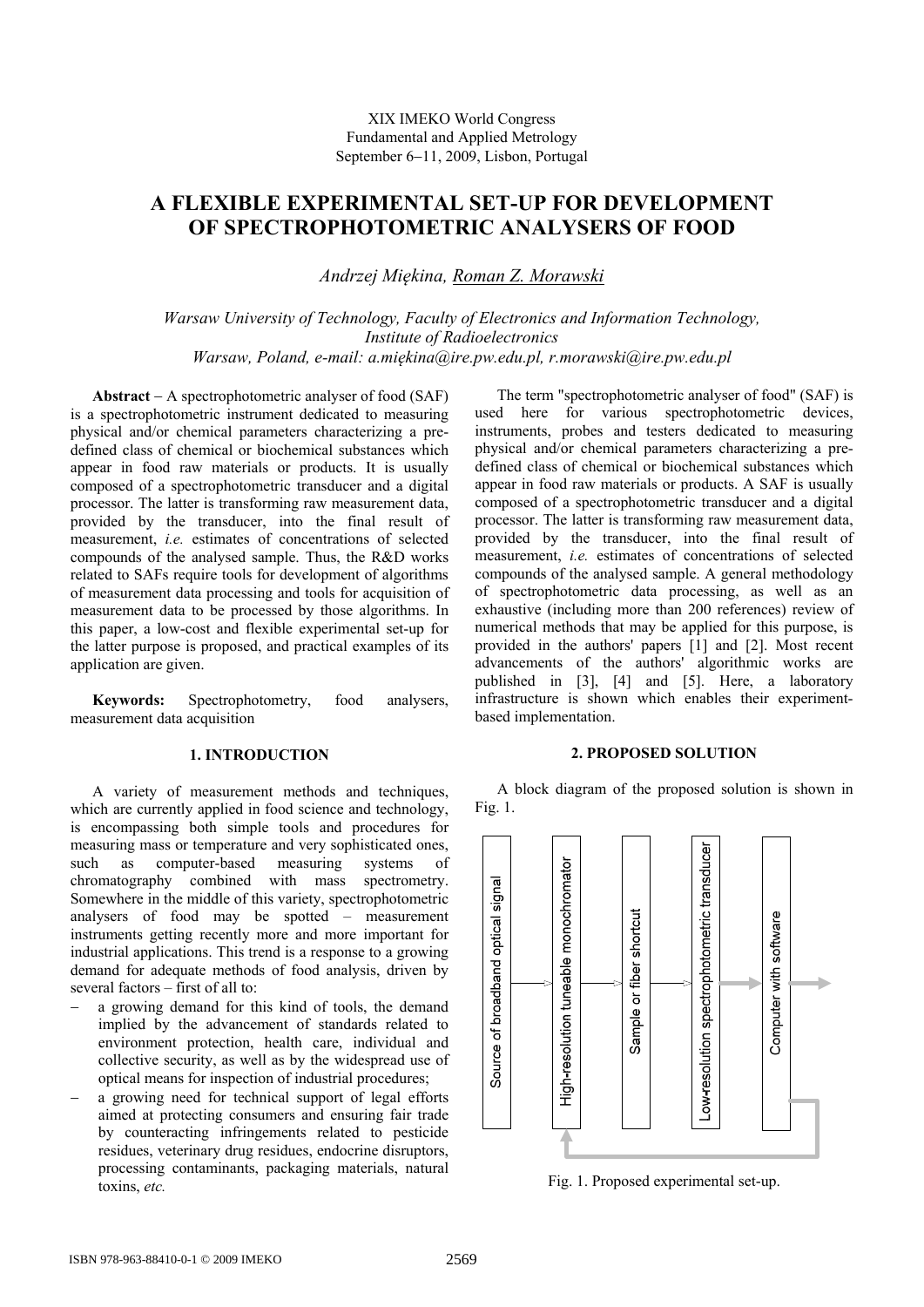In the authors' laboratory, it is implemented in the following way:

- The block "Source of broadband optical signal" is the lamp Horiba-Yvon-Jobin *LSH-T250*, covering the wavelength range  $\lambda \in [250 \text{ nm}, 2600 \text{ nm}]$ .
- "High-resolution tuneable monochromator" is the Horiba-Yvon-Jobin monochromator *Triax 320*, covering the range of wavelength  $\lambda \in [250 \text{ nm}, 3500 \text{ nm}]$ , and enabling the selection of the optical resolution in the range FWHM  $\in [0.1 \text{ nm}, 20 \text{ nm}]$ , where FWHM stands for *Full Width at Half Maximum*.
- The block "Low-resolution spectrophotometric transducer" is one of the following microspectrometers:
	- o an Ocean Optics grating spectrophotometer USB2000. covering the wavelength range *USB2000*, covering the wavelength range  $\lambda \in [200 \text{ nm}, 850 \text{ nm}]$  with the optical resolution varying in the range FWHM  $\approx$  2 nm;
	- o an ArcOptics Fourier-Transform spectrophotometer *ARCspectro NIR*, covering the wavelength range  $\lambda \in [1000 \text{ nm}, 2600 \text{ nm}]$  with the optical resolution varying in the range FWHM  $\in$  [6 nm, 40 nm].
- The block "Sampler or fibre shortcut" is:
	- o an optical shortcut during characterisation of spectrophotometric transducers;
	- o a sampler during acquisition of calibration and validation data necessary for development of spectrophotometric analysers.
- The block "Computer with software" is a PC with two programs in *LabView* and *LabWindows/CVI* currently installed, *viz.*:
	- o the program for systematic characterisation of spectrophotometric transducers;
	- o the program for acquisition of calibration and validation data necessary for development of spectrophotometric analysers.

The main advantage of the proposed solution is its simplicity, universality and flexibility: it enables one to complete – at a relatively low cost – all the experimental tasks which are related to the development of spectrophotometric analysers:

- − measurement characterisation of spectrophotometric transducers that may be applied in those analysers, necessary for their mathematical modelling;
- acquisition of spectrophotometric data of predefined resolution, necessary for the development of algorithms for estimation of concentrations.

## **3. APPLICATION EXAMPLE: CALIBRATION OF A SPECTROPHOTOMETER**

A spectrophotometer working in the intensity-mode is converting an optical signal into a digital signal – the data  $\widetilde{\mathbf{y}} = [\widetilde{y}_1 \dots \widetilde{y}_N]^T$  representative of the intensity spectrum  $x(\lambda)$  of the input optical signal. Numerical processing of those data by computing means comprises all the operations necessary for transforming "meaningless" digital codes into "meaningful" representation of the spectrum  $x(\lambda)$ , *i.e.* its

approximate values corresponding to selected discrete values  $\{\lambda_n\}$  of wavelength  $\lambda$  such that:

$$
\lambda_{\min} = \lambda_1 < \lambda_2 < \dots < \lambda_{N-1} < \lambda_N = \lambda_{\max} \tag{1}
$$

where  $N$  is the number of data provided at the digital output.

The intensity data, provided by a spectrophotometer, may be modelled using a white-box approach, a black-box approach, or a grey-box approach combining some advantages of white-box and black-box approaches [7]. 80 years of experience behind modelling of spectrophotometric data seems to support the conclusion that the approximation power of a superposition of a linear integral operator with a nonlinear algebraic operator (the so-called *Wiener operator*) is sufficient for adequate modelling of the relationship between the intensity spectrum  $x(\lambda)$  and the corresponding vector of raw data  $\tilde{y}$ . Let the variable  $\hat{y}_n$  denote the mathematical model of the "noise-free" version of the data point  $\widetilde{y}_n$ . Then this operator may be given the form:

$$
\hat{y}_n = F\left(\int_{-\infty}^{+\infty} g_n(\lambda_n - \lambda) x(\lambda) d\lambda; \mathbf{a}_n\right)
$$
 (2)

where:

- $-g_n(\lambda)$  is the response of the spectrophotometer, recorded when it is excited with a monochromatic optical signal, *i.e.* a signal whose spectrum is close to  $x(\lambda) \equiv \delta(\lambda - \lambda_n)$  for  $n = 1, ..., N$ ;
- − ( ) *F* **α***<sup>n</sup>* •; is an *a priori* known function (*e.g.* an algebraic polynomial or a cubic spline) whose parameters are organised in a vector **α***<sup>n</sup>* .

Both  $g_n(\lambda)$  functions and  $\alpha_n$  vectors have to be determined during calibration of the spectrophotometer.

In Fig. 2 and Fig. 3, five exemplary functions  $g_n(\lambda)$  – obtained by means of the experimental set-up, described in Section 2, for the spectrophotometer *ARCspectro NIR* – are shown. They are normalized in two ways:

 $[g_n(\lambda)d\lambda=1$  in Fig. 2, which is convenient for mathematical processing of the model (2);



Fig. 2. The integral-normalised functions  $g_n(\lambda)$ .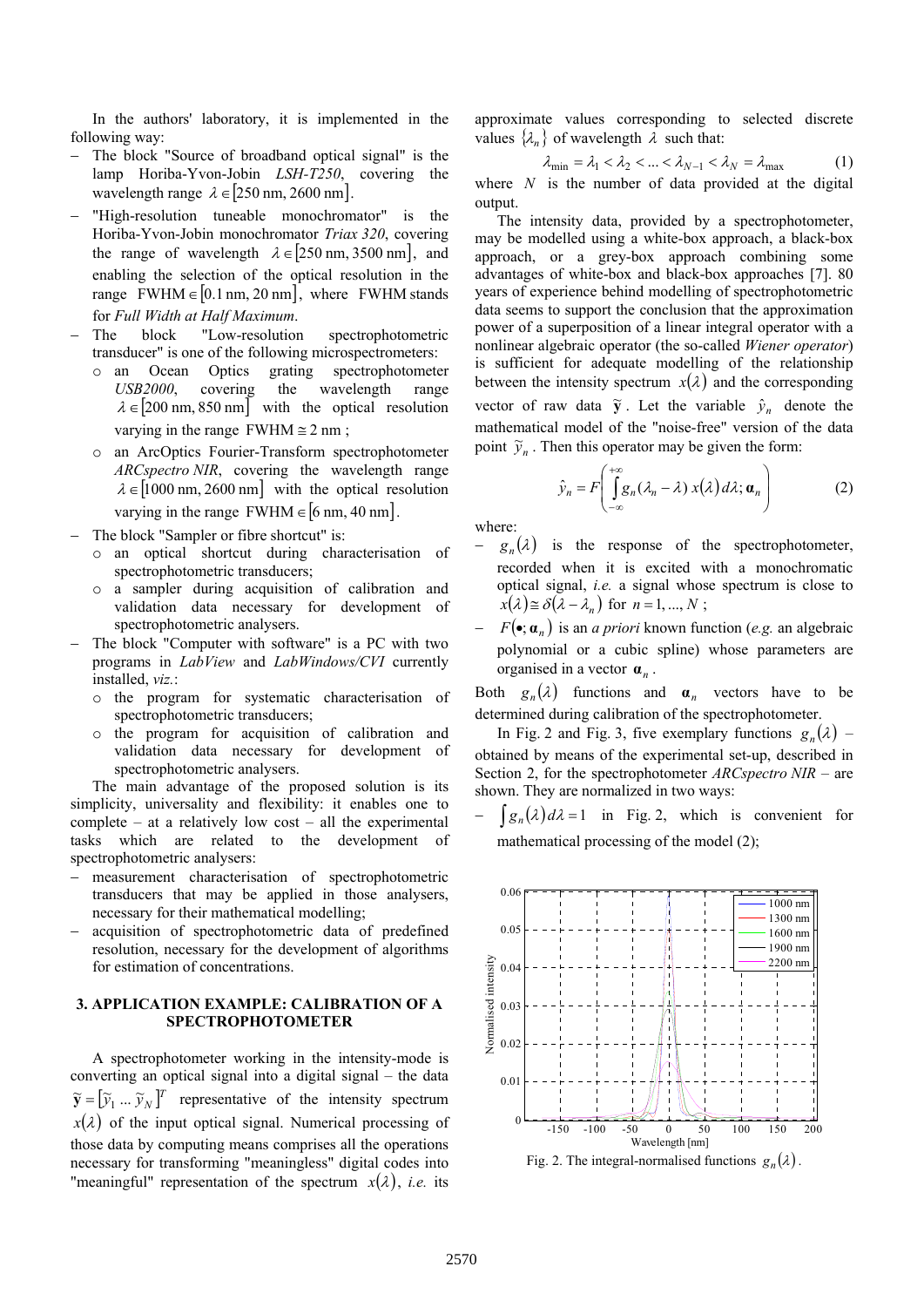$\max\{g_n(\lambda)\}=1$  in Fig. 3, which is convenient for estimation of the optical resolution indicator FWHM.

The wavelength-dependence of the optical resolution indicator FWHM of the spectrophotometer *ARCspectro NIR* is shown in Fig. 4.



Fig. 3. The maximum-normalised functions  $g_n(\lambda)$ .



Fig. 4. The wavelength-dependence of the optical resolution indicator FWHM of the spectrophotometer *ARCspectro NIR.*

A sequence of exemplary vectors  $\mathbf{a}_n = [a_{0,n} a_{1,n}]^T$  has been obtained by means of the experimental set-up, described in Section 2, for the spectrophotometer *ARCspectro NIR*, on the basis of its response to the zero signal  $(\tilde{\mathbf{y}}_0)$  and its response to the maximum signal  $(\tilde{\mathbf{y}}_1)$ from the optical source:

- $\overline{y}_0$  and  $\overline{y}_1$  have been determined on the basis of the average from  $R = 10000$  interferograms, and normalised to the maximum component of the vector  $\widetilde{\mathbf{y}}_1$  (see the result in Fig. 5).
- The source spectrum  $x(\lambda)$  has been normalised to its maximum (see the result in Fig. 5).
- The functions  $g_n(\lambda)$  have been normalised in such a way that  $\int g_n(\lambda) d\lambda = 1$ .
- The functions  $F(\bullet; \alpha_n)$  have been assumed to have the form:  $F(y; \mathbf{a}_n) = \alpha_{0,n} + \alpha_{1,n} y$ .
- − The sequence of vectors **α***n* have been determined by smoothing the sequences of the solutions of the following equations:

$$
\alpha_{0,n} + \alpha_{1,n} \widetilde{y}_{0,n} \cong 0 \text{ and } \alpha_{0,n} + \alpha_{1,n} \widetilde{y}_{1,n} \cong x(\lambda_n) \qquad (3)
$$

All the resulting values of  $\alpha_{0,n}$  are close to  $1.83 \cdot 10^{-4}$ , the values of  $\alpha_{1n}$  are shown in Fig. 6.



Fig. 5. The source spectrum  $x(\lambda)$  (black line) and the response  $\tilde{y}_1$ (red line), both normalised to their maxima.



## **4. APPLICATION EXAMPLE: ACQUISITION OF DATA AT A PREDEFINED OPTICAL RESOLUTION**

In order to make possible the acquisition of spectral data at a predefined optical resolution, a special procedure for control of optical resolution has been designed. It is based on a mathematical model of the interdependence of four quantities: groove density, wavelength, slit width and resolution. That model, provided by the manufacturer of the monochromator in an implicit numerical form, has been approximated by means of polynomials of order 2–7 in order to guarantee the stabilization of FWHM (in the domain of wavelength or wavenumber) at the level of 10 %.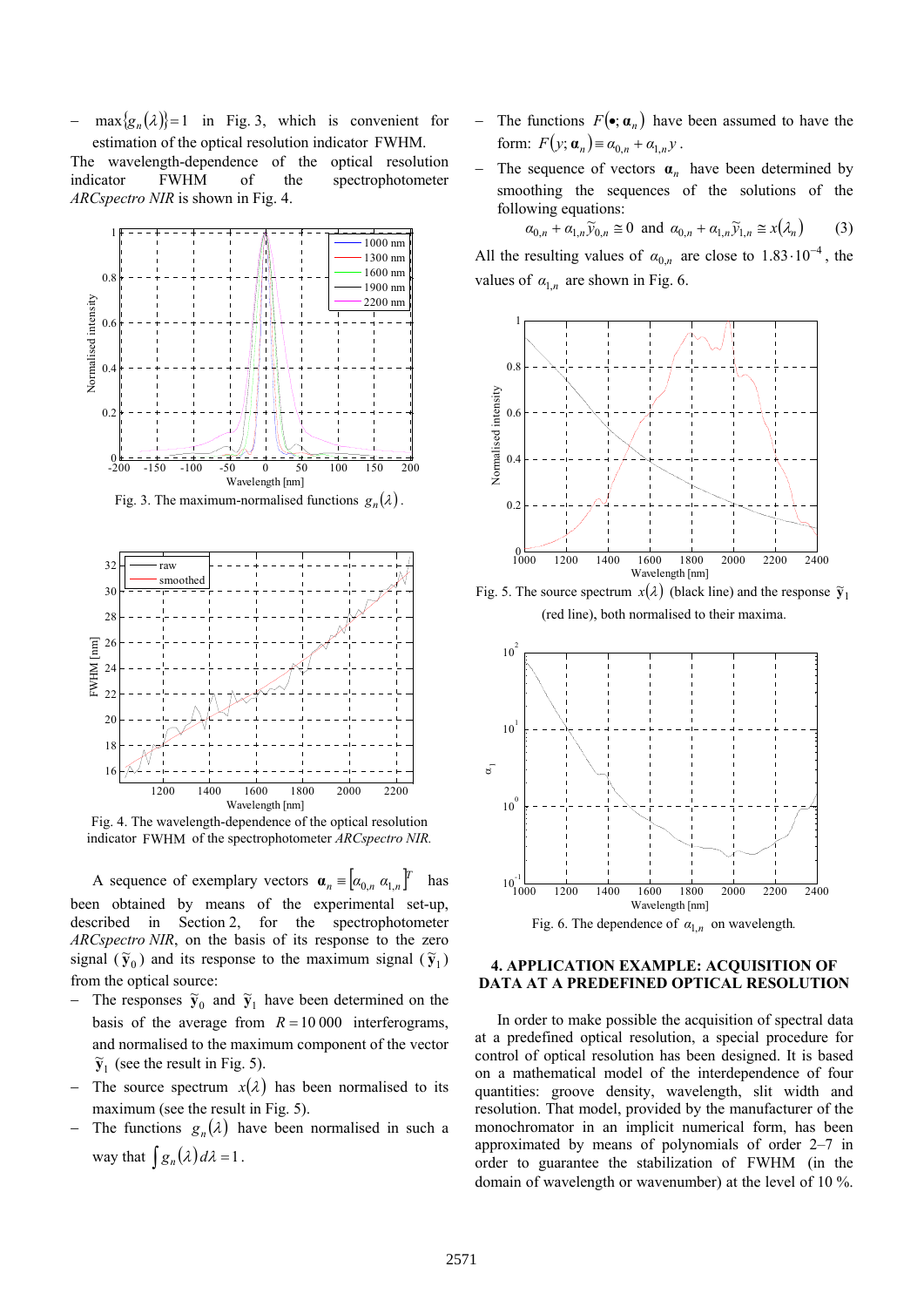Such performance of the designed procedure has been confirmed in the range of wavelength 1000–1700 nm by means of the spectral analyser Advantest *Q8384* set to the resolution 10 pm. The deviation of the actual optical resolution indicator FWHM from its predefined value, along the wavelength axis, is shown in Fig. 7.



from its predefined value.

For a selected wavelength value,  $\lambda_n$ , the procedure for control of optical resolution enables the automatic choice of a grating and of a slit width guaranteeing the required resolution. The response of the "Low-resolution spectrophotometric transducer" in the intensity domain:

$$
\ldots, \widetilde{y}_{n-2}, \widetilde{y}_{n-1}, \widetilde{y}_n, \widetilde{y}_{n+1}, \widetilde{y}_{n+2}, \ldots \tag{4}
$$

is recorded, and used for computation of the resolutioncorrected measure of intensity according to the following formula:

$$
I(\lambda_n) = \sqrt{..,\tilde{y}_{n-2}^2 + \tilde{y}_{n-1}^2 + \tilde{y}_n^2 + \tilde{y}_{n+1}^2 + \tilde{y}_{n+2}^2, ...}
$$
 (5)

The applicability of the developed tool for acquisition of spectral data at a predefined optical resolution has been demonstrated using a sample of olive oil. The absorbance spectrum has been determined according to the formula:

$$
A(\lambda_n) = -\log_{10}\left(\frac{I_1(\lambda_n)}{I_0(\lambda_n)}\right) \tag{6}
$$

where  $I_1(\lambda_n)$  is the intensity measure calculated after Eq.(5) using the data acquired for a sampler filled in with olive oil, and  $I_0(\lambda_n)$  is the intensity measure calculated after Eq.(5) using the data acquired for the empty sampler. The result, obtained by means of the system under study (set to the resolution 2 nm), is shown in Fig. 8. It is compared there with the corresponding result obtained by means of the spectrophotometer *ARCspectro NIR* and by means of the reference spectrophotometer Perkin Elmer *FT-IR System 2000* set to the resolution 0.4 nm.



Fig. 8. The data, representative of the absorbance spectrum of olive oil, obtained by means of the system under study (black squares), the spectrophotometer *ARCspectro NIR* (blue diamonds) and spectrophotometer Perkin Elmer *FT-IR System 2000* (red circles).

## **4. CONLUSION**

The cost-efficient experimental set-up, proposed in this paper, enables one to effectively solve numerous problems related to the design and development of spectrophotometric analysers; in particular:

- to complete calibration of low-resolution spectrophotometers;
- to acquire spectrophotometric data with a predefined optical resolution, the data necessary for the development of algorithms for estimation of analyte concentration or other spectrum-related parameters of analysed substances.

The flexibility of the developed experimental set-up consists not only in its applicability to all standard tasks that may appear during the design of a spectrophotometric analyser, but also in the programmability of metrological parameters. In particular, its user may select or predefine:

- the required resolution in the range  $FWHM \in [1 \text{ nm}, 5 \text{ nm}];$
- the number of interferogrames to be averaged (and thus the level of noise in the data);
- the wavelength values of interest.

The most important limitation of the developed experimental set-up is related to the insufficient power of the source of optical signal and/or insufficient sensitivity of the applied spectrophotometer. As a consequence the signalto-noise ratio is diminishing very quickly with the increase of the required resolution. To keep it at a satisfactory level, one has to average very many interferograms – thus, to accept a significantly increased measurement time (up to several minutes per point of spectral data).

Disclaimer: the commercial names of the instruments and equipment, used in the authors' experimental set-up, are provided for illustration purpose only and cannot be considered as an authors' recommendation for reimplementation of the described solution.